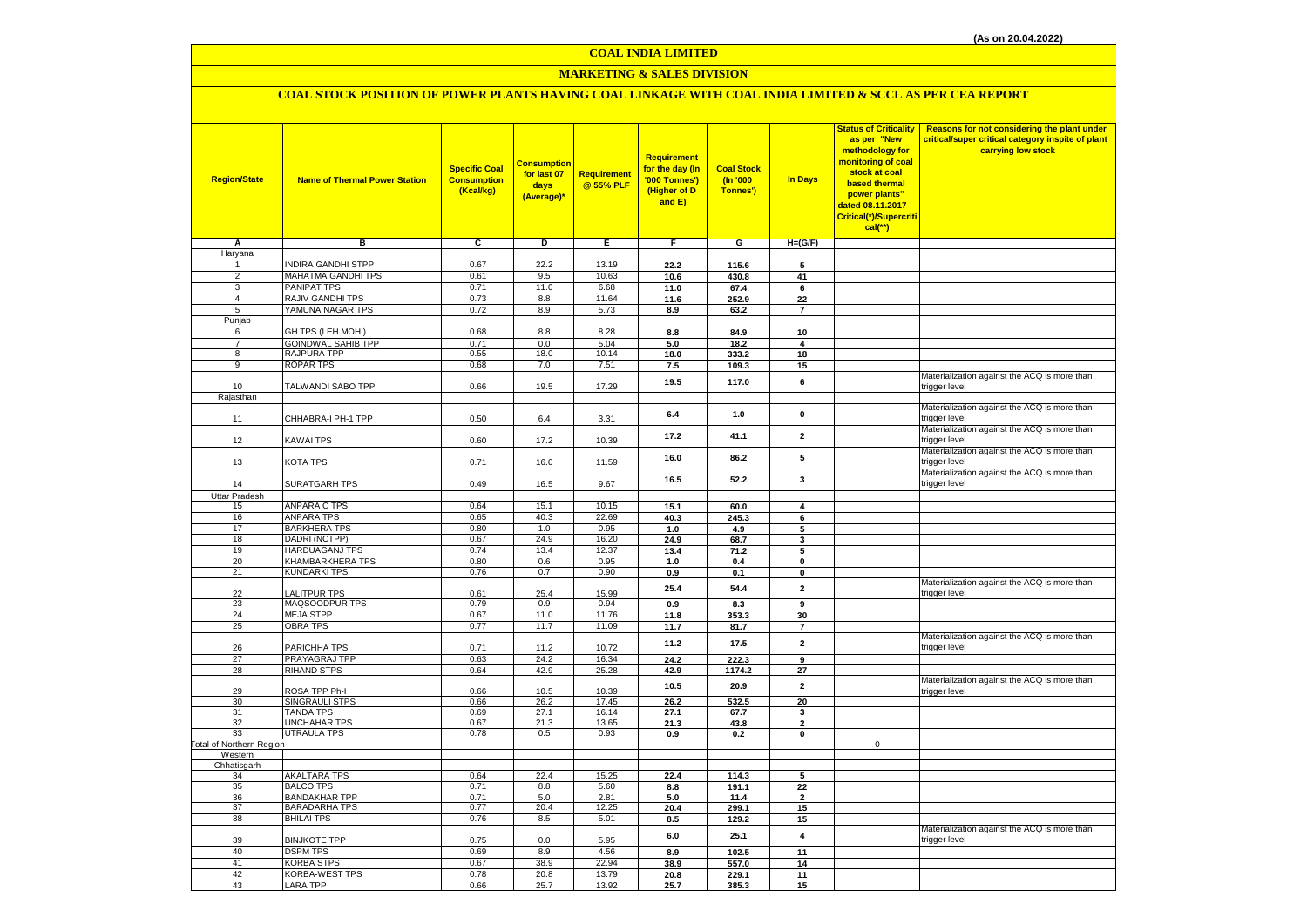### **MARKETING & SALES DIVISION**

### **COAL STOCK POSITION OF POWER PLANTS HAVING COAL LINKAGE WITH COAL INDIA LIMITED & SCCL AS PER CEA REPORT**

| <b>Region/State</b>                | <b>Name of Thermal Power Station</b>                | <b>Specific Coal</b><br><b>Consumption</b><br>(Kcal/kg) | <b>Consumption</b><br>for last 07<br>days<br>(Average)* | <b>Requirement</b><br>@ 55% PLF | Requirement<br>for the day (In<br>'000 Tonnes')<br>(Higher of D<br>and E) | <b>Coal Stock</b><br>$($ ln '000<br>Tonnes') | <b>In Days</b>          | <b>Status of Criticality</b><br>as per "New<br>methodology for<br>monitoring of coal<br>stock at coal<br>based thermal<br>power plants"<br>dated 08.11.2017<br>Critical(*)/Supercriti<br>$cal$ (**) | Reasons for not considering the plant under<br>critical/super critical category inspite of plant<br>carrying low stock |
|------------------------------------|-----------------------------------------------------|---------------------------------------------------------|---------------------------------------------------------|---------------------------------|---------------------------------------------------------------------------|----------------------------------------------|-------------------------|-----------------------------------------------------------------------------------------------------------------------------------------------------------------------------------------------------|------------------------------------------------------------------------------------------------------------------------|
| Α                                  | в                                                   | С                                                       | D                                                       | Е                               | F.                                                                        | G                                            | $H=(G/F)$               |                                                                                                                                                                                                     |                                                                                                                        |
| 44                                 | <b>VAWAPARA TPP</b>                                 | 0.79                                                    | 0.0                                                     | 6.28                            | 6.3                                                                       | 6.4                                          | $\mathbf{1}$            |                                                                                                                                                                                                     | Materialization against the ACQ is more than<br>trigger level                                                          |
| 45                                 | <b>PATHADI TPP</b>                                  | 0.65                                                    |                                                         | 5.18                            | 6.1                                                                       | 33.2                                         | 5                       |                                                                                                                                                                                                     |                                                                                                                        |
| 46                                 | SIPAT STPS                                          | 0.68                                                    | 6.1<br>29.1                                             | 26.62                           | 29.1                                                                      | 574.0                                        | 20                      |                                                                                                                                                                                                     |                                                                                                                        |
| 47                                 | <b>TAMNAR TPP</b>                                   | 0.84                                                    | 30.9                                                    | 26.52                           | 30.9                                                                      | 146.1                                        | 5                       |                                                                                                                                                                                                     | Materialization against the ACQ is more than<br>trigger level                                                          |
| 48                                 | <b>JCHPINDA TPP</b>                                 | 0.75                                                    | 24.0                                                    | 14.22                           | 24.0                                                                      | 131.3                                        | 5                       |                                                                                                                                                                                                     | Materialization against the ACQ is more than                                                                           |
| Gujarat                            |                                                     |                                                         |                                                         |                                 |                                                                           |                                              |                         |                                                                                                                                                                                                     | trigger level                                                                                                          |
|                                    |                                                     |                                                         |                                                         |                                 | 8.1                                                                       | 101.9                                        | 13                      |                                                                                                                                                                                                     | Materialization against the ACQ is more than                                                                           |
| 49<br>50                           | <b>GANDHI NAGAR TPS</b><br>SABARMATI (D-F STATIONS) | 0.69<br>0.57                                            | 8.1<br>4.7                                              | 5.71<br>2.74                    | 4.7                                                                       | 28.9                                         | #REF!                   |                                                                                                                                                                                                     | trigger level                                                                                                          |
| 51                                 | <b>JKAI TPS</b>                                     | 0.67                                                    | 15.0                                                    | 9.85                            | 15.0                                                                      | 55.0                                         | 4                       |                                                                                                                                                                                                     | Materialization against the ACQ is more than<br>trigger level                                                          |
| 52                                 | <b>WANAKBORI TPS</b>                                | 0.67                                                    | 29.7                                                    | 20.22                           | 29.7                                                                      | 173.6                                        | 6                       |                                                                                                                                                                                                     | Materialization against the ACQ is more than<br>trigger level                                                          |
| Madhya Pradesh<br>53               | AMARKANTAK EXT TPS                                  | 0.65                                                    | 3.2                                                     | 1.80                            | 3.2                                                                       | 49.9                                         | 16                      |                                                                                                                                                                                                     |                                                                                                                        |
| 54                                 | <b>ANUPPUR TPP</b>                                  | 0.65                                                    | 16.6                                                    | 10.31                           | 16.6                                                                      | 325.0                                        | 20                      |                                                                                                                                                                                                     |                                                                                                                        |
| 55                                 | <b>BINA TPS</b>                                     | 0.74                                                    | 6.4                                                     | 4.88                            | 6.4                                                                       | 29.1                                         | 5                       |                                                                                                                                                                                                     |                                                                                                                        |
| 56                                 | GADARWARA TPP                                       | 0.66                                                    | 22.3                                                    | 13.93                           | 22.3                                                                      | 55.6                                         | $\mathbf 2$             |                                                                                                                                                                                                     | Materialization against the ACQ is more than<br>trigger level                                                          |
| 57                                 | KHARGONE STPP                                       | 0.60                                                    | 7.1                                                     | 10.45                           | 10.4                                                                      | 188.4                                        | 18                      |                                                                                                                                                                                                     | Materialization against the ACQ is more than<br>trigger level                                                          |
| 58                                 | SANJAY GANDHI TPS                                   | 0.82                                                    | 14.5                                                    | 14.57                           | 14.6                                                                      | 35.3                                         | $\overline{2}$          |                                                                                                                                                                                                     | Non payment of dues                                                                                                    |
| 59                                 | SATPURA TPS                                         | 0.67                                                    | 7.6                                                     | 11.79                           | 11.8                                                                      | 50.3                                         | 4                       |                                                                                                                                                                                                     | Non Payment of Dues                                                                                                    |
| 60<br>61                           | <b>SEIONI TPP</b><br>SHREE SINGAJI TPP              | 0.64<br>0.71                                            | 9.7<br>32.7                                             | 5.06<br>23.50                   | 9.7                                                                       | 33.3                                         | 3                       |                                                                                                                                                                                                     | Non Payment of Dues                                                                                                    |
| 62                                 | <b>VINDHYACHAL STPS</b>                             | 0.69                                                    | 61.8                                                    | 43.60                           | 32.7<br>61.8                                                              | 136.4<br>1633.3                              | 4<br>26                 |                                                                                                                                                                                                     |                                                                                                                        |
| Maharashtra                        |                                                     |                                                         |                                                         |                                 |                                                                           |                                              |                         |                                                                                                                                                                                                     |                                                                                                                        |
|                                    |                                                     |                                                         |                                                         |                                 | 20.3                                                                      | 64.8                                         | 3                       |                                                                                                                                                                                                     | Materialization against the ACQ is more than<br>trigger level                                                          |
| 63<br>64                           | <b>AMRAVATI TPS</b><br><b>BHUSAWAL TPS</b>          | 0.62<br>0.72                                            | 20.3<br>18.8                                            | 11.07<br>11.44                  | 18.8                                                                      | 14.9                                         | $\mathbf{1}$            |                                                                                                                                                                                                     | Non payment of dues                                                                                                    |
| 65                                 | <b>BUTIBORI TPP</b>                                 | 0.67                                                    | 0.0                                                     | 5.31                            | 5.3                                                                       | 59.7                                         | 11                      |                                                                                                                                                                                                     |                                                                                                                        |
| 66                                 | CHANDRAPUR(MAHARASHTRA) STPS                        | 0.78                                                    | 40.0                                                    | 30.17                           | 40.0                                                                      | 296.8                                        | $\overline{7}$          |                                                                                                                                                                                                     | Non payment of dues                                                                                                    |
| 67                                 | DAHANU TPS                                          | 0.62                                                    | 5.8                                                     | 4.09                            | 5.8                                                                       | 0.4                                          | $\pmb{0}$               |                                                                                                                                                                                                     | Materialization against the ACQ is more than<br>trigger level                                                          |
| 68                                 | DHARIWAL TPP                                        | 0.67                                                    | 8.2                                                     | 5.34                            | 8.2                                                                       | 67.4                                         | 8                       |                                                                                                                                                                                                     | Materialization against the ACQ is more than<br>trigger level                                                          |
| 69                                 | <b>GMR WARORA TPS</b>                               | 0.67                                                    | 8.8                                                     | 5.29                            | 8.8                                                                       | 42.3                                         | 5                       |                                                                                                                                                                                                     | Materialization against the ACQ is more than<br>trigger level                                                          |
| 70                                 | <b>KHAPARKHEDA TPS</b>                              | 0.89                                                    | 21.2                                                    | 15.72                           | 21.2                                                                      | 109.1                                        | 5                       |                                                                                                                                                                                                     |                                                                                                                        |
| 71                                 | <b>KORADI TPS</b>                                   | 0.76                                                    | 22.8                                                    | 22.08                           | 22.8                                                                      | 96.5                                         | 4                       |                                                                                                                                                                                                     | Non payment of dues                                                                                                    |
| 72<br>73                           | <b>MAUDA TPS</b><br><b>NASIK TPS</b>                | 0.70<br>0.81                                            | 30.5<br>5.2                                             | 21.29<br>6.72                   | 30.5                                                                      | 56.5                                         | $\overline{2}$          |                                                                                                                                                                                                     | Non payment of dues                                                                                                    |
| 74                                 | <b>PARAS TPS</b>                                    | 0.74                                                    | 7.8                                                     | 4.90                            | 6.7<br>7.8                                                                | 4.5<br>24.5                                  | $\mathbf{1}$<br>3       |                                                                                                                                                                                                     | Non payment of dues                                                                                                    |
| 75                                 | <b>PARLITPS</b>                                     | 0.67                                                    | 8.9                                                     | 6.65                            | 8.9                                                                       | 44.8                                         | 5                       |                                                                                                                                                                                                     | Non payment of dues                                                                                                    |
| 76                                 | <b>SOLAPUR STPS</b>                                 | 0.56                                                    | 13.3                                                    | 9.73                            | 13.3                                                                      | 52.9                                         | 4                       |                                                                                                                                                                                                     | Materialization against the ACQ is more than<br>trigger level                                                          |
| 77                                 | <b>TIRORA TPS</b>                                   | 0.66                                                    | 45.4                                                    | 28.73                           | 45.4                                                                      | 208.7                                        | 5                       |                                                                                                                                                                                                     | Materialization against the ACQ is more than<br>trigger level                                                          |
| 78                                 | WARDHA WARORA TPP                                   | 0.66                                                    | 4.6                                                     | 4.71                            | 4.7                                                                       | 131.9                                        | 28                      |                                                                                                                                                                                                     |                                                                                                                        |
| otal of Western Region<br>Southern |                                                     |                                                         |                                                         |                                 |                                                                           |                                              |                         | $\mathbf 0$                                                                                                                                                                                         |                                                                                                                        |
| Andhra Pradesh                     |                                                     |                                                         |                                                         |                                 |                                                                           |                                              |                         |                                                                                                                                                                                                     |                                                                                                                        |
| 79                                 | DAMODARAM SANJEEVAIAH TPS                           | 0.66                                                    | 10.4                                                    | 13.85                           | 13.8                                                                      | 124.9                                        | 9                       |                                                                                                                                                                                                     | Materialization against the ACQ is more than<br>trigger level                                                          |
| 80                                 | Dr. N.TATA RAO TPS                                  | 0.77                                                    | 29.2                                                    | 17.90                           | 29.2                                                                      | 69.8                                         | $\overline{\mathbf{2}}$ |                                                                                                                                                                                                     | Materialization against the ACQ is more than<br>trigger level                                                          |
| 81                                 | PAINAMPURAM TPP                                     | 0.59                                                    | 17.0                                                    | 10.21                           | 17.0                                                                      | 89.1                                         | 5                       |                                                                                                                                                                                                     |                                                                                                                        |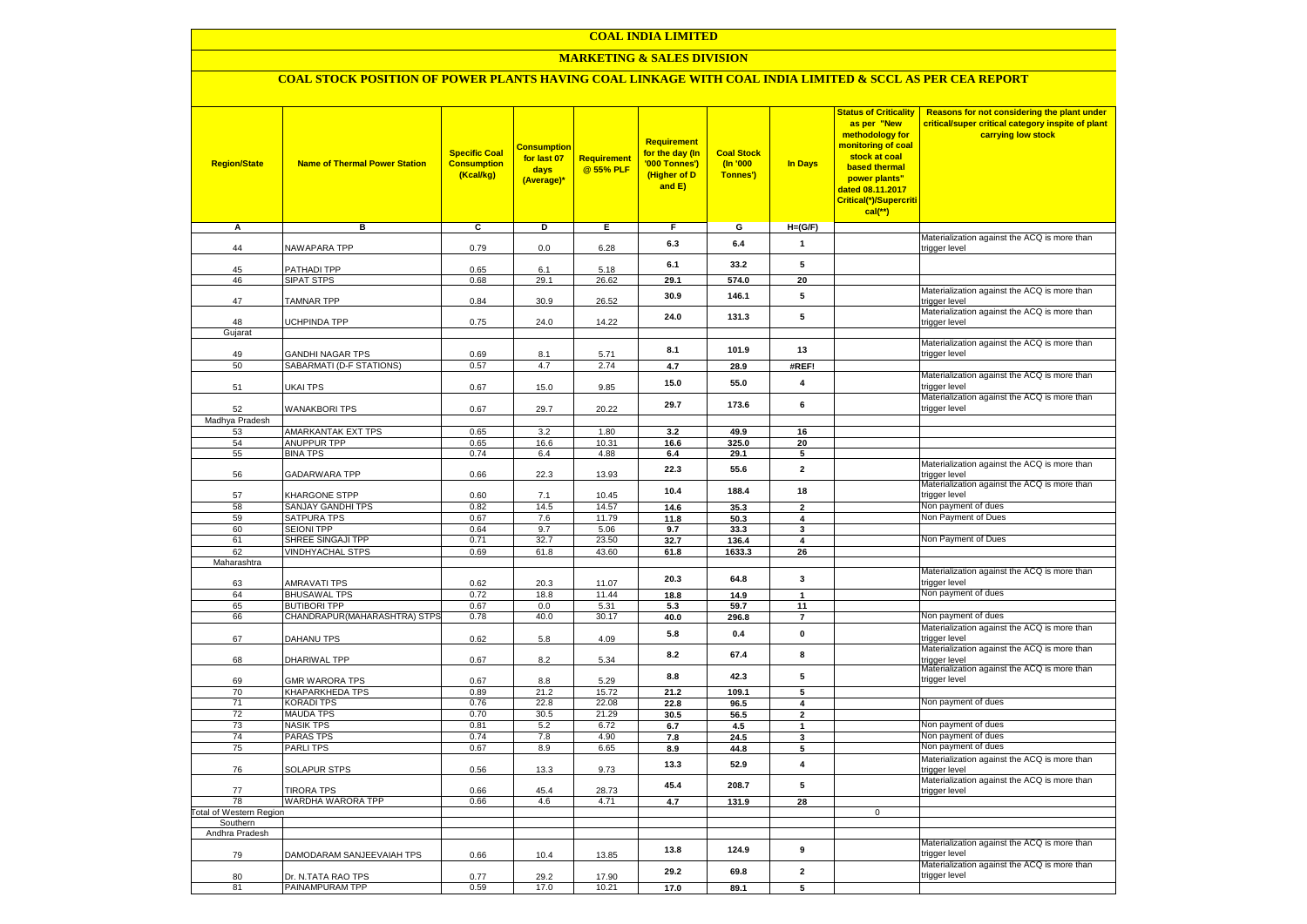### **MARKETING & SALES DIVISION**

# **COAL STOCK POSITION OF POWER PLANTS HAVING COAL LINKAGE WITH COAL INDIA LIMITED & SCCL AS PER CEA REPORT**

| <b>Region/State</b>             | <b>Name of Thermal Power Station</b>            | <b>Specific Coal</b><br><b>Consumption</b><br>(Kcal/kg) | <b>Consumption</b><br>for last 07<br>days<br>(Average)* | <b>Requirement</b><br>@ 55% PLF | Requirement<br>for the day (In<br>'000 Tonnes')<br>(Higher of D<br>and E) | <b>Coal Stock</b><br>(In '000<br>Tonnes') | In Days                 | <b>Status of Criticality</b><br>as per "New<br>methodology for<br>monitoring of coal<br>stock at coal<br>based thermal<br>power plants"<br>dated 08.11.2017<br>Critical(*)/Supercriti<br>$cal$ (**) | Reasons for not considering the plant under<br>critical/super critical category inspite of plant<br>carrying low stock |
|---------------------------------|-------------------------------------------------|---------------------------------------------------------|---------------------------------------------------------|---------------------------------|---------------------------------------------------------------------------|-------------------------------------------|-------------------------|-----------------------------------------------------------------------------------------------------------------------------------------------------------------------------------------------------|------------------------------------------------------------------------------------------------------------------------|
| Α                               | в                                               | c                                                       | Þ                                                       | Ε                               | F                                                                         | G                                         | $H=(G/F)$               |                                                                                                                                                                                                     | Materialization against the ACQ is more than                                                                           |
| 82                              | RAYALASEEMA TPS                                 | 0.76                                                    | 19.4                                                    | 16.60                           | 19.4                                                                      | 57.1                                      | $\mathbf{3}$            |                                                                                                                                                                                                     | trigger level                                                                                                          |
| 83                              | <b>SIMHADRI</b>                                 | 0.78                                                    | 29.0                                                    | 20.54                           | 29.0                                                                      | 184.1                                     | 6                       |                                                                                                                                                                                                     |                                                                                                                        |
| 84                              | <b>SGPL TPP</b>                                 | 0.53                                                    | 16.3                                                    | 9.26                            | 16.3                                                                      | 24.0                                      | $\mathbf{1}$            |                                                                                                                                                                                                     | Materialization against the ACQ is more than<br>trigger level                                                          |
| 85                              | <b>VIZAG TPP</b>                                | 0.67                                                    | 7.7                                                     | 9.20                            | 9.2                                                                       | 52.1                                      | 6                       |                                                                                                                                                                                                     |                                                                                                                        |
| Karnataka                       |                                                 |                                                         |                                                         |                                 | 14.2                                                                      | 71.1                                      | 5                       |                                                                                                                                                                                                     | Materialization against the ACQ is more than                                                                           |
| 86                              | <b>BELLARY TPS</b>                              | 0.63                                                    | 13.0                                                    | 14.23                           |                                                                           |                                           |                         |                                                                                                                                                                                                     | trigger level<br>Materialization against the ACQ is more than                                                          |
| 87                              | KUDGI STPP                                      | 0.63                                                    | 21.2                                                    | 19.90                           | 21.2                                                                      | 56.7                                      | 3                       |                                                                                                                                                                                                     | trigger level                                                                                                          |
| 88                              | RAICHUR TPS                                     | 0.66                                                    | 12.3                                                    | 14.98                           | 15.0                                                                      | 86.1                                      | 6                       |                                                                                                                                                                                                     | Materialization against the ACQ is more than<br>trigger level                                                          |
| 89                              | <b>YERMARUS TPP</b>                             | 0.62                                                    | 13.5                                                    | 13.09                           | 13.5                                                                      | 55.0                                      | $\overline{\mathbf{4}}$ |                                                                                                                                                                                                     | Materialization against the ACQ is more than<br>trigger level                                                          |
| <b>Tamil Nadu</b>               |                                                 |                                                         |                                                         |                                 |                                                                           |                                           |                         |                                                                                                                                                                                                     |                                                                                                                        |
| 90                              | <b>METTUR TPS</b>                               | 0.81                                                    | 9.5                                                     | 8.98                            | 9.5                                                                       | 10.0                                      | $\mathbf{1}$            |                                                                                                                                                                                                     | Materialization against the ACQ is more than<br>trigger level                                                          |
| 91                              | METTUR TPS - II                                 | 0.78                                                    | 8.0                                                     | 6.16                            | 8.0                                                                       | 9.4                                       | $\mathbf{1}$            |                                                                                                                                                                                                     | Materialization against the ACQ is more than<br>trigger level                                                          |
| 92                              | NORTH CHENNAI TPS                               | 0.82                                                    | 30.4                                                    | 19.78                           | 30.4                                                                      | 69.6                                      | $\mathbf{2}$            |                                                                                                                                                                                                     | Materialization against the ACQ is more than<br>trigger level                                                          |
|                                 |                                                 |                                                         |                                                         |                                 | 13.3                                                                      | 35.1                                      | 3                       |                                                                                                                                                                                                     | Materialization against the ACQ is more than                                                                           |
| 93<br>94                        | <b>TUTICORIN TPS</b><br><b>VALLUR TPP</b>       | 0.96<br>0.72                                            | 8.5<br>25.0                                             | 13.31<br>14.26                  | 25.0                                                                      | 118.1                                     | 5                       |                                                                                                                                                                                                     | trigger level                                                                                                          |
| Telangana                       |                                                 |                                                         |                                                         |                                 |                                                                           |                                           |                         |                                                                                                                                                                                                     |                                                                                                                        |
| 95                              | <b>BHADRADRI TPP</b>                            | 0.69                                                    | 12.9                                                    | 9.83                            | 12.9                                                                      | 70.1                                      | 5                       |                                                                                                                                                                                                     |                                                                                                                        |
| 96                              | KAKATIYA TPS                                    | 0.57                                                    | 14.4                                                    | 8.33                            | 14.4                                                                      | 132.7                                     | 9                       |                                                                                                                                                                                                     |                                                                                                                        |
| 97                              | KOTHAGUDEM TPS (NEW)                            | 0.64                                                    | 14.7                                                    | 8.46                            | 14.7                                                                      | 98.0                                      | $\overline{7}$          |                                                                                                                                                                                                     |                                                                                                                        |
| 98                              | KOTHAGUDEM TPS (STAGE-7)                        | 0.50                                                    | 6.8                                                     | 5.23                            | 6.8                                                                       | 52.3                                      | 8                       |                                                                                                                                                                                                     |                                                                                                                        |
| 99                              | <b>RAMAGUNDEM STPS</b>                          | 0.62                                                    | 33.5                                                    | 21.33                           | 33.5                                                                      | 179.0                                     | 5                       |                                                                                                                                                                                                     |                                                                                                                        |
| 100<br>101                      | <b>RAMAGUNDEM-B TPS</b><br><b>SINGARENI TPP</b> | 0.77<br>0.58                                            | 0.2<br>16.4                                             | 0.64<br>9.12                    | 0.6<br>16.4                                                               | 15.4<br>120.6                             | 24<br>$\overline{7}$    |                                                                                                                                                                                                     |                                                                                                                        |
| <b>Total of Southern Region</b> |                                                 |                                                         |                                                         |                                 |                                                                           |                                           |                         | $\mathbf 0$                                                                                                                                                                                         |                                                                                                                        |
| Eastern                         |                                                 |                                                         |                                                         |                                 |                                                                           |                                           |                         |                                                                                                                                                                                                     |                                                                                                                        |
| Bihar                           |                                                 |                                                         |                                                         |                                 |                                                                           |                                           |                         |                                                                                                                                                                                                     |                                                                                                                        |
| 102                             | <b>BARAUNI TPS</b>                              | 0.63                                                    | 4.3                                                     | 5.90                            | 5.9                                                                       | 106.1                                     | 18                      |                                                                                                                                                                                                     |                                                                                                                        |
| 103                             | <b>BARHI</b>                                    | 0.67                                                    | 9.4                                                     | 5.84                            | 9.4                                                                       | 104.5                                     | 11                      |                                                                                                                                                                                                     |                                                                                                                        |
| 104                             | <b>BARH II</b>                                  | 0.67                                                    | 18.8                                                    | 11.67                           | 18.8                                                                      | 209.0                                     | 11                      |                                                                                                                                                                                                     | Materialization against the ACQ is more than                                                                           |
| 105                             | KAHALGAON TPS                                   | 0.80                                                    | 36.7                                                    | 24.62                           | 36.7                                                                      | 157.6                                     | $\overline{\mathbf{4}}$ |                                                                                                                                                                                                     | trigger level                                                                                                          |
| 106                             | MUZAFFARPUR TPS                                 | 0.77                                                    | 5.3                                                     | 3.95                            | 5.3                                                                       | 84.4                                      | 16                      |                                                                                                                                                                                                     | Materialization against the ACQ is more than<br>trigger level                                                          |
| 107                             | <b>NABINAGAR STPP</b>                           | 0.58                                                    | 18.7                                                    | 10.14                           | 18.7                                                                      | 245.0                                     | 13                      |                                                                                                                                                                                                     |                                                                                                                        |
| 108                             | <b>NABINAGAR TPP</b>                            | 0.69                                                    | 15.7                                                    | 9.06                            | 15.7                                                                      | 76.7                                      | 5                       |                                                                                                                                                                                                     |                                                                                                                        |
| Jharkhand                       |                                                 |                                                         |                                                         |                                 |                                                                           |                                           |                         |                                                                                                                                                                                                     |                                                                                                                        |
| 109                             | BOKARO TPS `A` EXP                              | 0.57                                                    | 6.0                                                     | 3.78                            | 6.0                                                                       | 209.3                                     | 35                      |                                                                                                                                                                                                     |                                                                                                                        |
| 110<br>111                      | CHANDRAPURA(DVC) TPS<br>JOJOBERA TPS            | 0.61<br>0.69                                            | 7.6<br>3.1                                              | 4.06<br>2.18                    | 7.6<br>3.1                                                                | 138.0                                     | 18<br>18                |                                                                                                                                                                                                     |                                                                                                                        |
| 112                             | KODARMA TPP                                     | 0.62                                                    | 12.8                                                    | 8.23                            | 12.8                                                                      | 55.4<br>154.1                             | 12                      |                                                                                                                                                                                                     |                                                                                                                        |
| 113                             | <b>MAHADEV PRASAD STPP</b>                      | 0.70                                                    | 6.3                                                     | 5.01                            | 6.3                                                                       | 23.2                                      | $\overline{\mathbf{4}}$ |                                                                                                                                                                                                     | Materialization against the ACQ is more than<br>trigger level                                                          |
| 114                             | <b>MAITHON RB TPP</b>                           | 0.64                                                    | 14.3                                                    | 8.89                            | 14.3                                                                      | 227.8                                     | 16                      |                                                                                                                                                                                                     |                                                                                                                        |
| 115                             | TENUGHAT TPS                                    | 0.75                                                    | 5.5                                                     | 4.16                            | 5.5                                                                       | 19.1                                      | $\mathbf{3}$            |                                                                                                                                                                                                     | Materialization against the ACQ is more than<br>trigger level                                                          |
| Odisha                          |                                                 |                                                         |                                                         |                                 |                                                                           |                                           |                         |                                                                                                                                                                                                     |                                                                                                                        |
| 116                             | <b>DARLIPALI STPS</b>                           | 0.71                                                    | 25.9                                                    | 14.95                           | 25.9                                                                      | 348.8                                     | 13                      |                                                                                                                                                                                                     |                                                                                                                        |
| 117                             | <b>DERANG TPP</b>                               | 0.70                                                    | 15.1                                                    | 11.10                           | 15.1                                                                      | 1181.9                                    | 78                      |                                                                                                                                                                                                     |                                                                                                                        |
| 118                             | <b>IB VALLEY TPS</b>                            | 0.83                                                    | 18.4                                                    | 19.16                           | 19.2                                                                      | 343.4                                     | 18                      |                                                                                                                                                                                                     |                                                                                                                        |
| 119                             | KAMALANGA TPS                                   | 0.72                                                    | 13.6                                                    | 10.02                           | 13.6                                                                      | 30.5                                      | $\overline{\mathbf{2}}$ |                                                                                                                                                                                                     | Materialization against the ACQ is more than<br>trigger level                                                          |